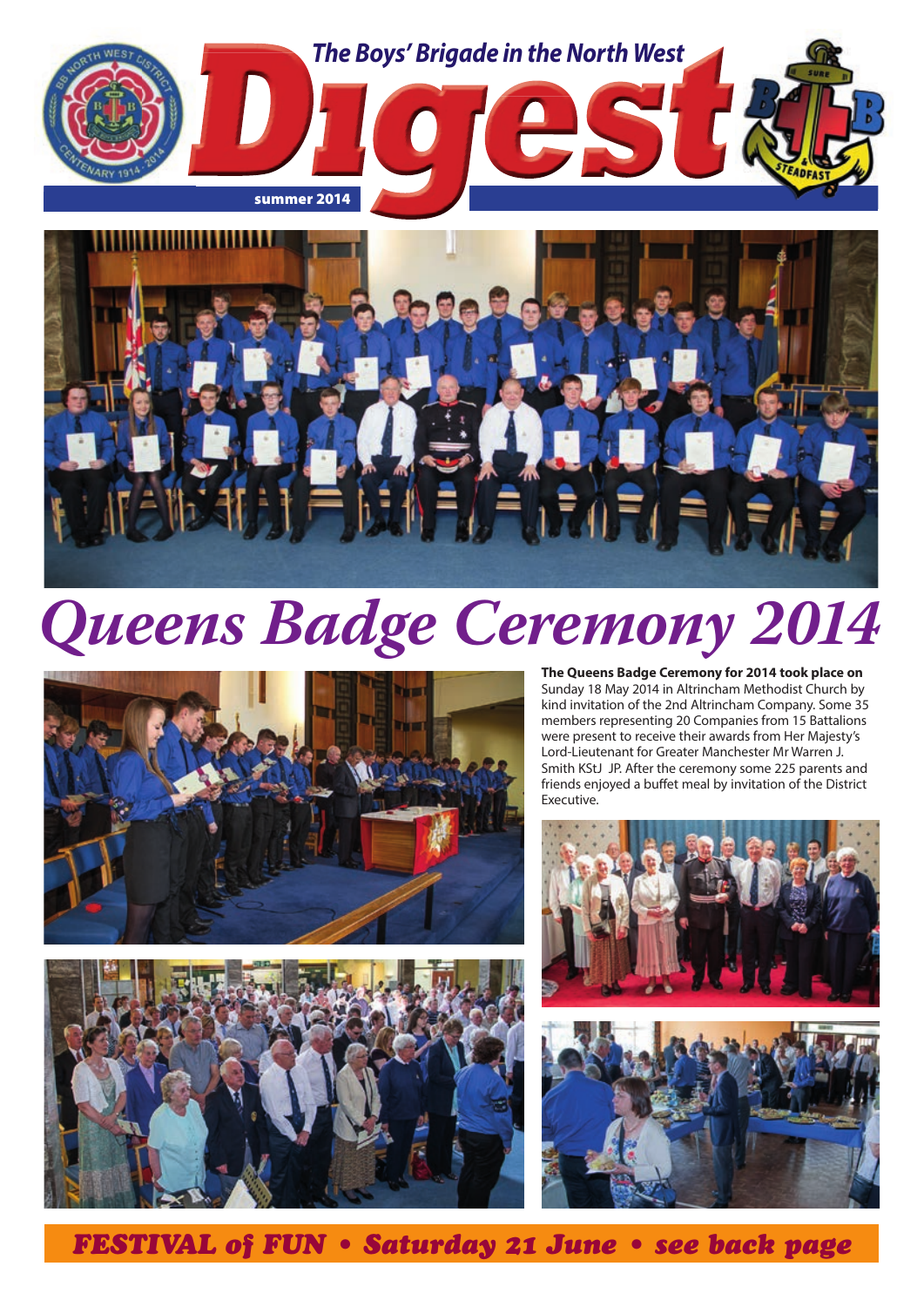#### **QUEENSMEN & QUEENSWOMEN 2014**

**George Pickering** 1st Burton in Kendal **Finlay Rooney** 1st Burton in Kendal **Harry Still** 1st Burton in Kendal **Ryan Farlam** 1st Chapel en le Frith **James Williams** 1st Chapel en le Frith **Jacob Ashton** 1st Leyland **Jack Houghton** 10th Liverpool **Daniel Ealey** 16th Liverpool **Ryan Bush** 31st Liverpool **Dominic Scullion** 5th Manchester **Will Snowden** 59th Manchester **Morgan Hill** 1st Middlewich **Neil Richmond** 1st Middlewich **Scott Atherton** 1st Moreton **Aidan Dunn** 1st Moreton **Duncan McKay** 1st Moreton **Thomas Grindley** 24th Oldham **Rebecca Lewis** 24th Oldham **Thomas Ridehalgh** 1st Oswaldtwistle **Andrew Haller** 1st Port Sunlight **Stephen McDonough** 1st Port Sunlight **Matthew Myers** 1st Rishton **Steven Hodgson** 1st Skerton **Jamie Dickerson** 3rd Trafford **Nicholas Saunders** 3rd Trafford **Sebastian Tasker** 3rd Trafford **Aidan Weatherill** 3rd Trafford **Nathan Parry** 8th Trafford **James Wright** 8th Trafford **Bethany Evans** 9th Widnes **Adam France** 8th Wigan **Joshua Pendlebury** 8th Wigan **Thomas Craig** 12th Wigan **Nicholas Goaley** 12th Wigan **Christopher Wainwright** 12th Wigan

## Only Volunteers

**It is impossible to fully appreciate a century of service given by the**  volunteers in the District. The early volumes of the BB Gazette tell of large church parades and equally large camps in the 1920s and 30s. During my lifetime I recall sitting in the balcony at Blackpool Tower Circus to witness the first ever District Display in 1951 this was to continue for 50 subsequent years. Others will tell of the first Christian leadership course, which became the legendary "Capernway" and many took the first steps towards a total commitment to Christ and remarkably the end of Capernway as a venue gave birth to our District Training and Activity Centre.

Much has been achieved in 100 years through dedicated volunteers. In the present generation when we struggle to maintain the standards of the past we are tempted to accept second best because we are only volunteers. I am reminded of the dictum of my own BB mentor and inspiration from Southport who told me at the age of 22 – "only the best is good enough".

We are only a volunteer in Christ service twice, once when we decide to be an officer and secondly when you choose to retire.

*"Jesus replied, No one who puts a hand to the plough and looks back is fit for service in God's kingdom".* Luke 9.62

*In Christ's service Alan McLoughlin District President*

# **Commonwealt**

**The District Anchor and Junior Section Committee organised a Sports and**  Activities day with a Commonwealth Games theme on Saturday, 29 March this enjoyed fantastic support from 182 members from 16 Companies representing 8 Battalions. The District Centenary flag was hoisted at this event to mark the first Centenary Year event.









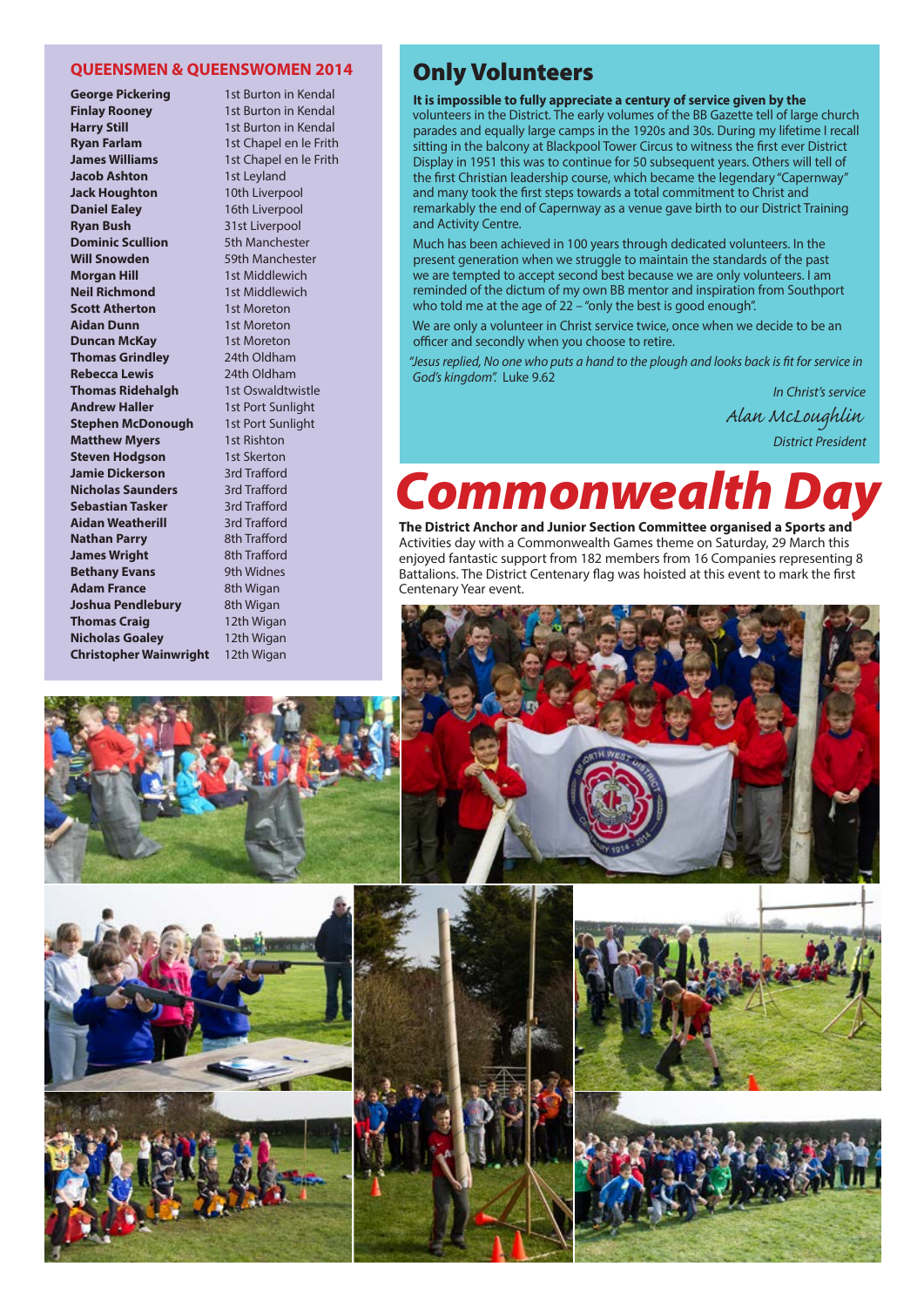# **MEET the MAYOR**



**Junior Section members from the Wirral & West Cheshire Battalion visited the Mayor's Parlour at Wallasey Town Hall in February.**

Ten boys plus Staff from 1st Bebington *(Grange URC)*, 1st Bromborough *(Bromborough Methodist)* and 1st Port Sunlight *(Christ Church URC)* were welcomed by the Mayor of Wirral, Councillor Dave Mitchell and Mayoress Mrs Sue Mitchell and given a conducted tour of the building. Staff and boys enjoyed the occasion and learned may things about our Borough.

## Hospital in the Park



**On Saturday 22 March the 7th Southport**  Company *(Birkdale Methodist)* held their Annual Display in front of parents and supporters. Our picture shows Helen Hughes from **Alder Hey Hospital in the Park Project**  recieving a collection cheque for £154.75 from Oliver Hagan, Junior, with young men from the Company and Lt. Mrs Janet Oldham. Helen gave a talk about the new hospital and an online presentation was shown.

## *FIRST AID TRAINING*



**On Saturday 26 April two First Aid Overview** courses were held at the District Training Centre. Alan Gibb from Training Aid Ltd took the courses with a total of 25 Leaders from 8 Companies in 5 Battalions participated.

# **CARNIVAL CAPERS**



**The 1st Bare Company** *(Bare Methodist)* **took part in the Morecambe Carnival on 4 May**  and won 1st place for most original entry. They had around 50 boys attend on the day with the Juniors riding on the go carts and walking alongside, the Company and Seniors played or escorted the drums with Anchors waving at the crowds from the minibus.



**Some 18 young people representing 12 Companies from 7 Battalions participated in the**  second Queens Badge completion course during the weekend 7-9 March 2014.

President's Commendation



**Emily-Jo Forrest has been awarded the**  Brigade Presidents Commendation and this was presented at 3rd Burnley *(St. Catherines Parish Church)* awards evening. Photograph shows from left to right Ian Parrish, Alan McLoughlin, Father Roger Parker (Company Chaplain) and Emily-Jo Forrest.

## M.E.N. WISH CAMPAIGN 2014

**Readers of the" Manchester Evening News"**  generously collected 18484 Wish Tokens in support of the 3rd Trafford Company *(Sevenways Methodist Church)* this resulted in a cheque from the newspaper amounting to £386. Captain Brian Taylor said it is humbling to know we have so many anonymous supporters across amongst such a wide area.

## **DISTRICT CHARITY APPEAL 2014**



Further donations have been received by the District as

**3rd St. Helens** *(St. Luke's Parish Church)* **£120.00 QB Completion Course £16.70 Total to date £ 513.52**